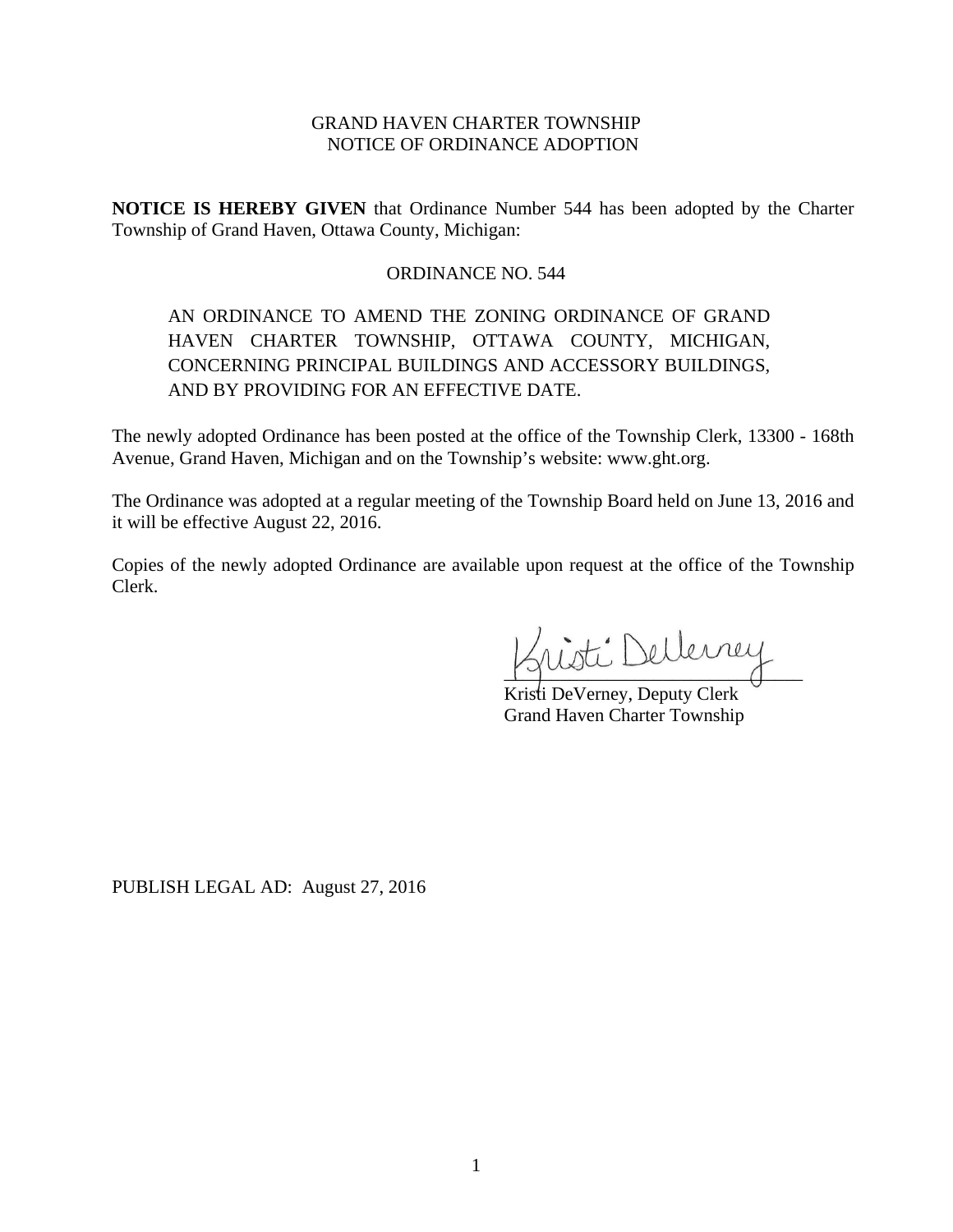### ORDINANCE NO. 544

# **ZONING TEXT AMENDMENT ORDINANCE**

AN ORDINANCE TO AMEND THE ZONING ORDINANCE OF GRAND HAVEN CHARTER TOWNSHIP, OTTAWA COUNTY, MICHIGAN, CONCERNING PRINCIPAL BUILDINGS AND ACCESSORY BUILDINGS, AND BY PROVIDING FOR AN EFFECTIVE DATE.

GRAND HAVEN CHARTER TOWNSHIP, COUNTY OF OTTAWA, AND STATE OF MICHIGAN, ORDAINS:

Section 1. General Regulations – Principal Building on a Lot. Section 20.02 of the Grand Haven Charter Township Zoning Ordinance shall be restated in its entirety as follows.

No more than one (1) Principal Building shall be placed on a Lot, except in cases including, but not limited to:

- 1. A permitted multiple family complex where more than one (1) Multiple Family Dwelling has been approved;
- 2. When more than one (1) commercial or industrial Building shares an Off-Street Parking Lot, or access drive, or other similar arrangement;
- 3. An agricultural Building on an agriculturally-zoned Lot, or associated with an approved Agriculture Special Land Use (ord. no. 479 eff. June 12, 2010); or
- 4. The construction of a new Single Family Dwelling on the same Lot as an existing Single Family Dwelling, for the purpose of providing temporary shelter to the Lot owner's Family during construction of the new Single Family Dwelling only, if approved by the Zoning Administrator as a temporary exception to the limit of one (1) Principal Building per Lot. The Zoning Administrator shall not allow this temporary exception unless the Lot owner and the Zoning Administrator execute an "Agreement for Two Single Family Dwellings," which Agreement shall place reasonable conditions upon the Lot owner and shall be consistent with the purposes of this Ordinance, as described in Section 1.02.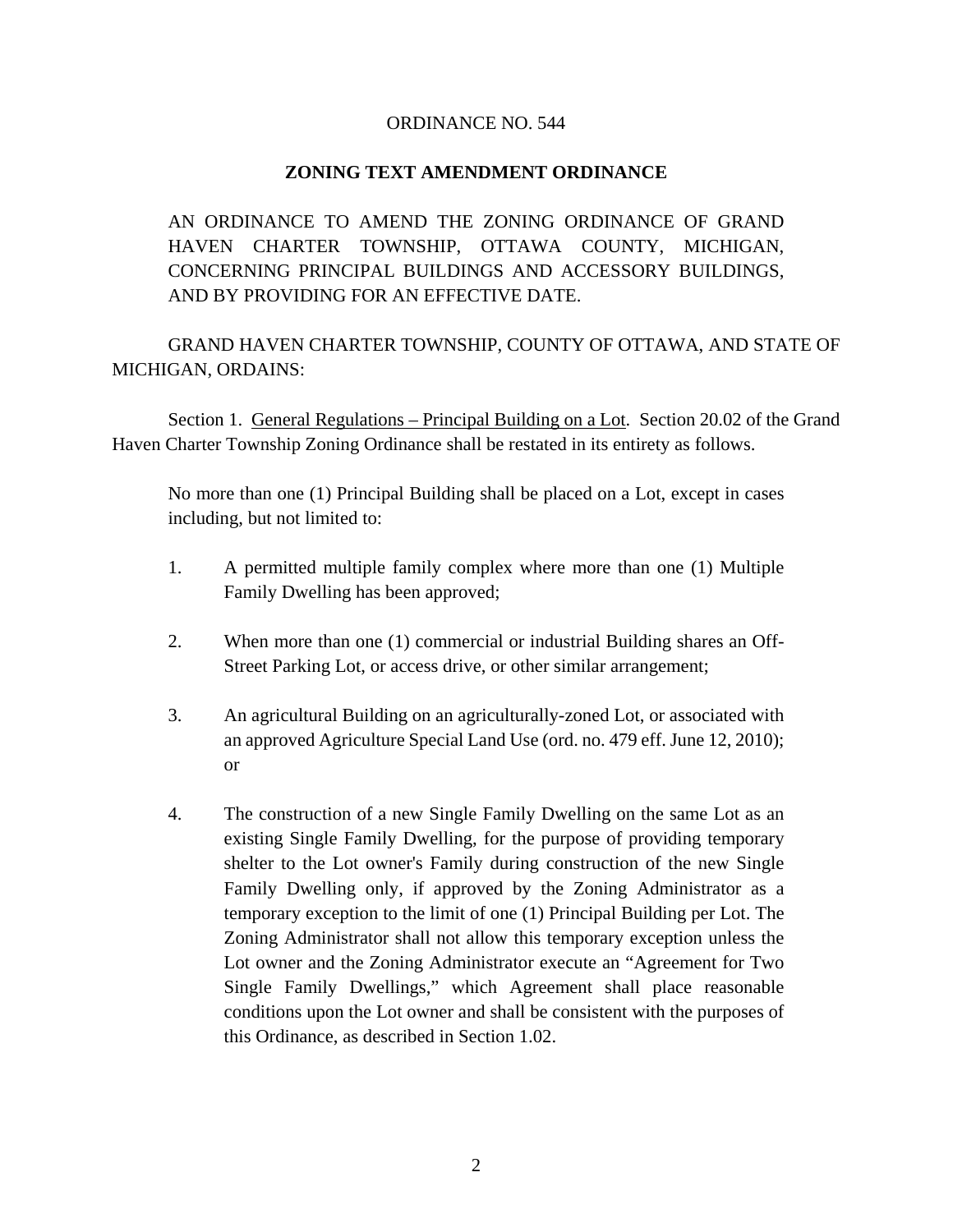Section 2. General Regulations - Accessory Buildings and Structures. Section 20.03.1.B of the Grand Haven Charter Township Zoning Ordinance shall be restated in its entirety as follows.

Accessory Buildings and Structures may not be constructed, or if constructed may not remain, on a Lot without a Principal Building. The Zoning Administrator shall have the authority to grant a temporary exception to this prohibition, subject to reasonable conditions and execution of an "Agreement Regarding Accessory Buildings," if the Zoning Administrator finds the temporary exception is consistent with the purposes of this Ordinance, as described in Section 1.02.

Section 3. Effective Date. This amendment to the Grand Haven Charter Township Zoning Ordinance was approved and adopted by the Township Board of Grand Haven Charter Township, Ottawa County, Michigan on August 22, 2016, after a public hearing as required pursuant to Michigan Act 110 of 2006, as amended; after introduction and a first reading on August 8, 2016, and after posting and publication following such first reading as required by Michigan Act 359 of 1947, as amended. This Ordinance shall be effective on September 4, 2016, which date is the eighth day after publication of a Notice of Adoption and Posting of the Zoning Text Amendment Ordinance in the *Grand Haven Tribune*, as required by Section 401 of Act 110, as amended. However, this effective date shall be extended as necessary to comply with the requirements of Section 402 of Act 110, as amended.

Karl French, Township Supervisor

Laurie Larsen, Township Clerk